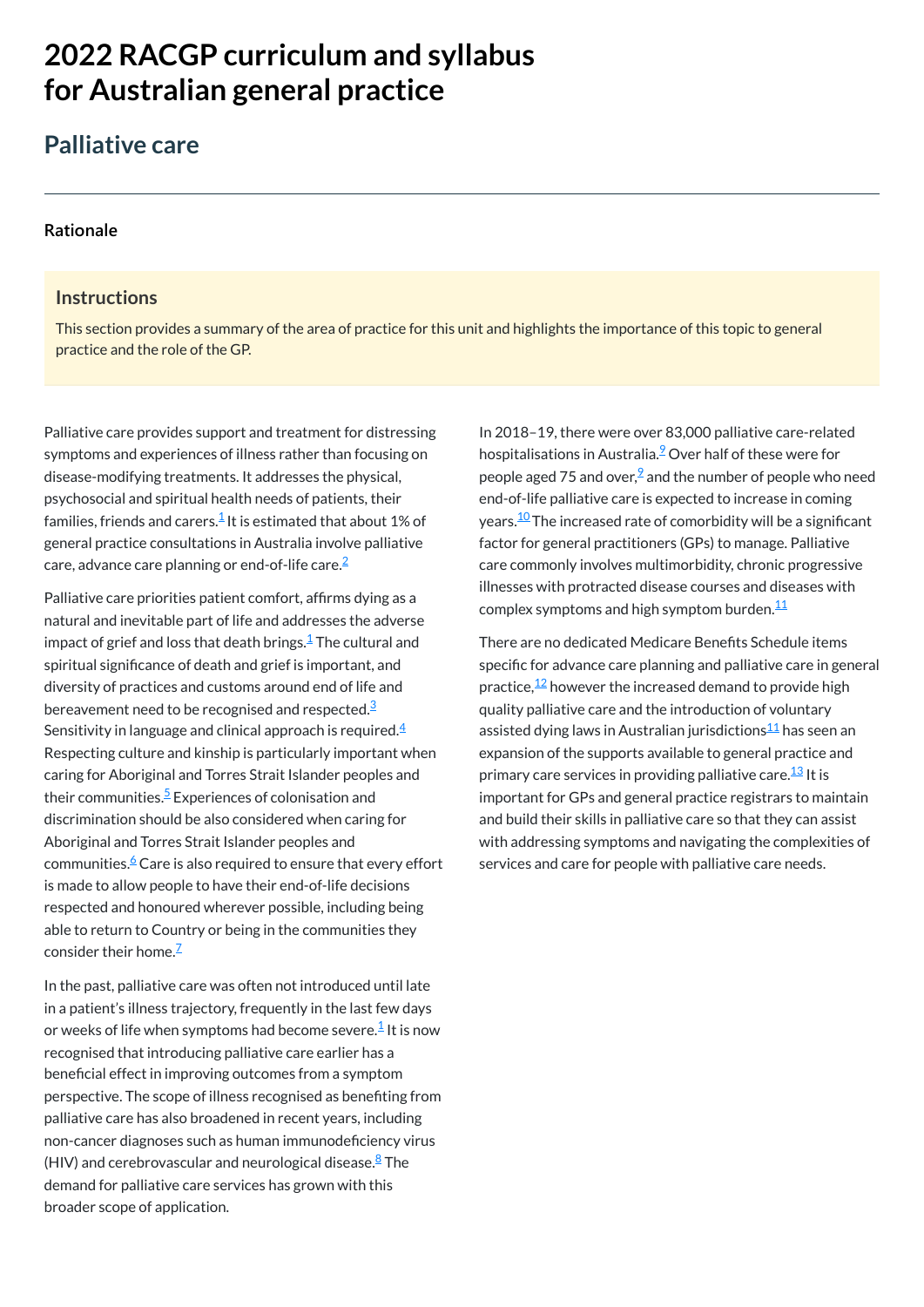#### **[Competencies and learning outcomes](javascript:void(0))**

#### **Instructions**

This section lists the knowledge, skills and attitudes that are expected of a GP for this contextual unit. These are expressed as measurable learning outcomes, listed in the left column. These learning outcomes align to the core competency outcomes of the seven core units, which are listed in the column on the right.

| Communication and the patient-doctor relationship |                                  |
|---------------------------------------------------|----------------------------------|
| Learning outcomes                                 | Related core competency outcomes |
| $\sf I$ The GP is able to:                        |                                  |

#### **References**

<span id="page-1-5"></span>6. Queensland Health. Sad News, Sorry Business: Guidelines for caring for Aboriginal and Torres Strait Islander people through death and dying (version 2). Brisbane, Qld: Queensland Health, 2015

- <span id="page-1-0"></span>1.World Health Organization. National cancer control programmes: Policies and managerial guidelines. 2nd edn. Geneva: WHO, 2002.
- <span id="page-1-1"></span>2. Australian Government Department of Health. Final report: research into awareness, attitudes and provision of best practice advance care planning, palliative care and end of life care within general practice. Canberra, ACT: Department of Health, 2017 [\(http://www.health.gov.au/resources/publications/gp-best-practice-research-project\)](http://www.health.gov.au/resources/publications/gp-best-practice-research-project) [Accessed 29 September 2021].
- <span id="page-1-2"></span>3. Palliative Care Australia. Improving access to quality end of life care for Aboriginal and Torres Strait Islander Australians. Canberra, ACT: PCA, 2015 [\(https://palliativecare.org.au/wp-content/uploads/2015/08/PCA-Palliative-care-and-](https://palliativecare.org.au/wp-content/uploads/2015/08/PCA-Palliative-care-and-Indigenous-Australians-position-statement-updated-16-8-11.pdf)Indigenous-Australians-position-statement-updated-16-8-11.pdf) [Accessed 29 September 2021].
- <span id="page-1-3"></span>4.Reconciliation Australia. RAP good practice guide. Kingston, ACT: Reconciliation Australia, 2018 (http://www.reconciliation.org.au/wp[content/uploads/2018/05/language-guide.pdf\)](http://www.reconciliation.org.au/wp-content/uploads/2018/05/language-guide.pdf) [Accessed 30 July 2021].
- <span id="page-1-4"></span>5. Indigenous Program of Experience in the Palliative Approach (IPEPA). Cultural considerations: Providing end-of-life care for Aboriginal peoples and Torres Strait Islander peoples. Brisbane, Qld: Queensland University of Technology, 2020 (https://pepaeducation.com/wp-

[content/uploads/2020/12/PEPA\\_CulturalConsiderationsFlipbook\\_Web.pdf\)](https://pepaeducation.com/wp-content/uploads/2020/12/PEPA_CulturalConsiderationsFlipbook_Web.pdf) [Accessed 29 September 2021].

[\(http://www.health.qld.gov.au/\\_\\_data/assets/pdf\\_file/0023/151736/sorry\\_business.pdf](http://www.health.qld.gov.au/__data/assets/pdf_file/0023/151736/sorry_business.pdf) ) [Accessed 29 September 2021].

- <span id="page-1-6"></span>7.Advance Care Planning Australia. Health professionals: Roles and responsibilities. Kew, Vic: Advance Care Planning Australia, 2021 [\(http://www.advancecareplanning.org.au/understand-advance-care-planning/health](http://www.advancecareplanning.org.au/understand-advance-care-planning/health-professionals-roles-and-responsibilities)professionals-roles-and-responsibilities) [Accessed 30th July 2021].
- <span id="page-1-7"></span>8.Worldwide Hospice Palliative Care Alliance. Global Atlas of Palliative Care. 2nd edn. London, UK: WHPCA, 2020 [\(http://www.thewhpca.org/resources/global-atlas-on](http://www.thewhpca.org/resources/global-atlas-on-end-of-life-care)end-of-life-care) [Accessed 29 September 2021].
- <span id="page-1-8"></span>9. Australian Institute of Health and Welfare. Palliative care services in Australia. Canberra, ACT: AIHW, 2021 [\(http://www.aihw.gov.au/reports/palliative-care](http://www.aihw.gov.au/reports/palliative-care-services/palliative-care-services-in-australia)services/palliative-care-services-in-australia) [Accessed 5 June 2021].
- <span id="page-1-9"></span>10. Brito M, Etkind S, Nkhoma K, Guo P, Higginson I, et al., The escalating global burden of serious health-related suffering: projections to 2060 by world regions, age groups and health conditions, Lancet Global Health, 2019; 7(7):E883-892. [\(https://doi.org/10.1016/S2214-109X\(19\)30172-X\)](https://doi.org/10.1016/S2214-109X(19)30172-X)
- <span id="page-1-10"></span>11. Palliative Care Australia. Palliative Care 2030: Working towards the future of quality palliative care for all. Canberra, ACT: PCA, 2018 (https://palliativecare.org.au/wp[content/uploads/dlm\\_uploads/2019/02/Palliative-Care-2030-public.pdf\)](https://palliativecare.org.au/wp-content/uploads/dlm_uploads/2019/02/Palliative-Care-2030-public.pdf) [Accessed 29 September 2021].
- <span id="page-1-11"></span>12. Advance Care Planning Australia. Advance care planning in general practice. Kew, Vic: Advance Care Planning Australia, 2021 (http://www.advancecareplanning.org.au/understand-advance-care[planning/advance-care-planning-in-specific-health-settings/advance-care-planning](http://www.advancecareplanning.org.au/understand-advance-care-planning/advance-care-planning-in-specific-health-settings/advance-care-planning-in-general-practice)in-general-practice) [Accessed 29 September 2021].
- <span id="page-1-12"></span>13. Australian and New Zealand Society of Palliative Medicine. Workforce Strategy: Meeting the palliative medicine needs of patients in Australia 2011-2015 and beyond. Canberra, ACT: ANZSPM, 2011.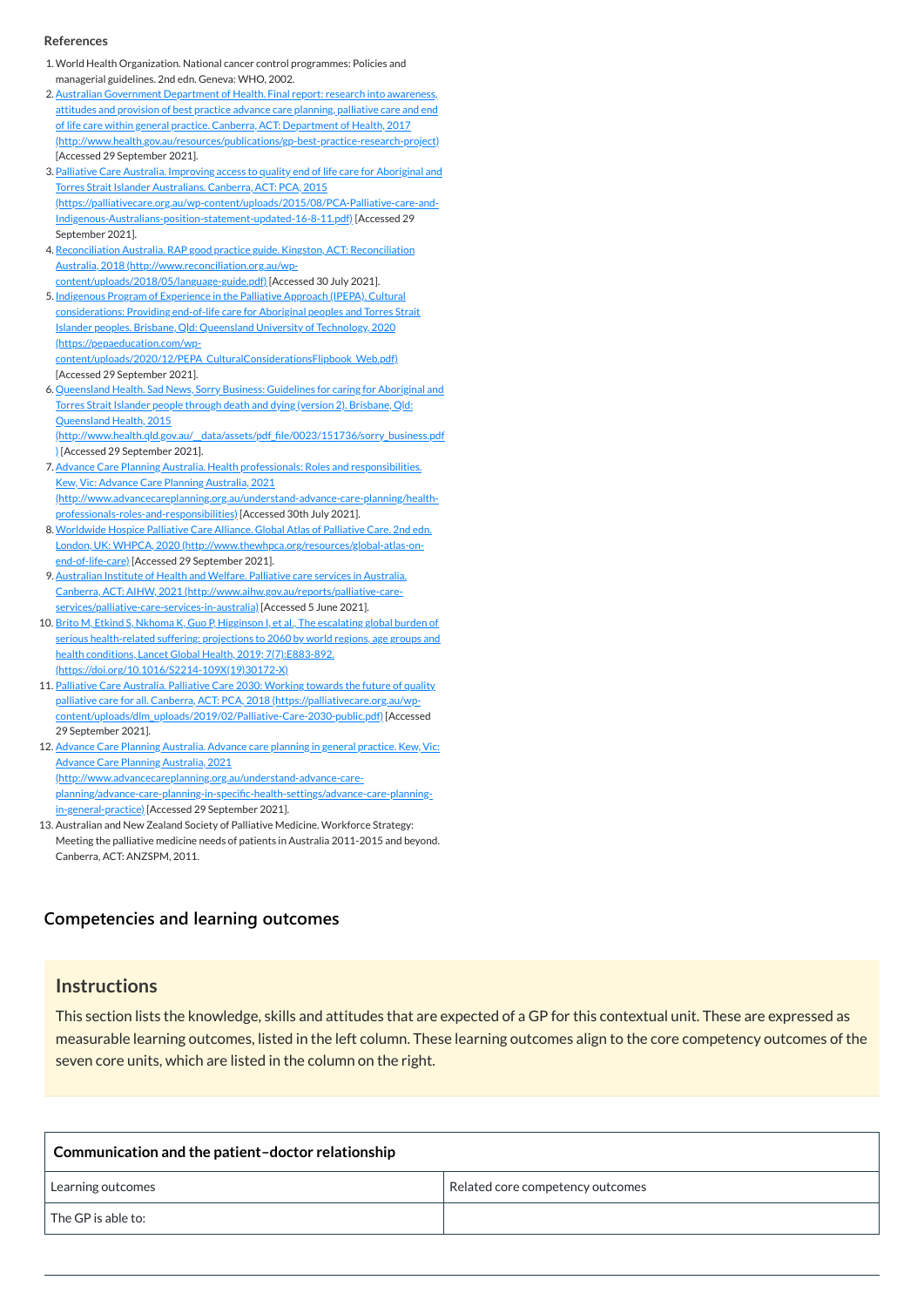| Communication and the patient-doctor relationship                                                                                                                                |                                       |  |
|----------------------------------------------------------------------------------------------------------------------------------------------------------------------------------|---------------------------------------|--|
| • communicate in a sensitive and compassionate manner when<br>discussing palliative care options with patients, their families<br>and carers                                     | $1.1.1$ , $1.1.2$ , AH $1.3.1$        |  |
| • identify relevant values and cultural systems that influence the<br>care and treatment decisions of people with palliative care<br>needs and the communities around them       | 1.1.1, 1.3.1 1.4.1                    |  |
| discuss and facilitate advance care planning in relation to a<br>$\bullet$<br>patient's culture, health issues, condition, treatment options and<br>prognosis                    | 1.1.4, 1.1.6, RH1.1.1                 |  |
| • discuss with a patient and their family when referral to palliative<br>care services would be appropriate                                                                      | 1.4.2                                 |  |
| provide supportive care for people dealing with grief and<br>$\bullet$<br>bereavement, while recognising the ubiquitousness of grief and<br>loss and the normal grieving process | 1.1.3, 1.4.2, AH1.4.1, RH1.4.1, 1.4.3 |  |
| • identify those whose grief reaction is complex or abnormally<br>severe and may need referral to specialist bereavement and<br>mental health services                           | 1.1.1, 1.1.2, 1.1.3, 1.3.1            |  |

| Applied knowledge and skills                                                                                                                               |                                       |
|------------------------------------------------------------------------------------------------------------------------------------------------------------|---------------------------------------|
| Learning outcomes                                                                                                                                          | Related core competency outcomes      |
| The GP is able to:                                                                                                                                         |                                       |
| assess and manage the impact of treatment and symptoms on<br>$\bullet$<br>activities of daily living                                                       | 2.1.3, 2.1.7, 2.1.9, 2.1.10           |
| assess and manage acute deterioration of symptoms<br>$\bullet$                                                                                             | 2.1.3, 2.1.9, 2.3.2, AH2.3.1, RH2.3.1 |
| explain the clinical indications for introducing palliative care<br>$\bullet$<br>services, including appropriate timing in someone's illness<br>trajectory | 2.1.3, 2.1.7, 2.1.8                   |

| Population health and the context of general practice                     |                                  |
|---------------------------------------------------------------------------|----------------------------------|
| Learning outcomes                                                         | Related core competency outcomes |
| The GP is able to:                                                        |                                  |
| • advocate for the role of the general practitioner in palliative<br>care | 3.2.1, 3.2.4, RH3.2.1            |

| <b>Professional and ethical role</b>                                                                                                                                  |                                  |  |
|-----------------------------------------------------------------------------------------------------------------------------------------------------------------------|----------------------------------|--|
| Learning outcomes                                                                                                                                                     | Related core competency outcomes |  |
| The GP is able to:                                                                                                                                                    |                                  |  |
| maintain self-care strategies and avenues for debriefing when<br>caring for those who are terminally ill                                                              | 4.2.2, 4.2.5, RH4.2.1            |  |
| recognise own beliefs and values in relation to death and dying<br>and how these might impact on care for others with differing<br>beliefs or from different cultures | 4.2.2, 4.2.4, AH4.2.1, AH4.2.2   |  |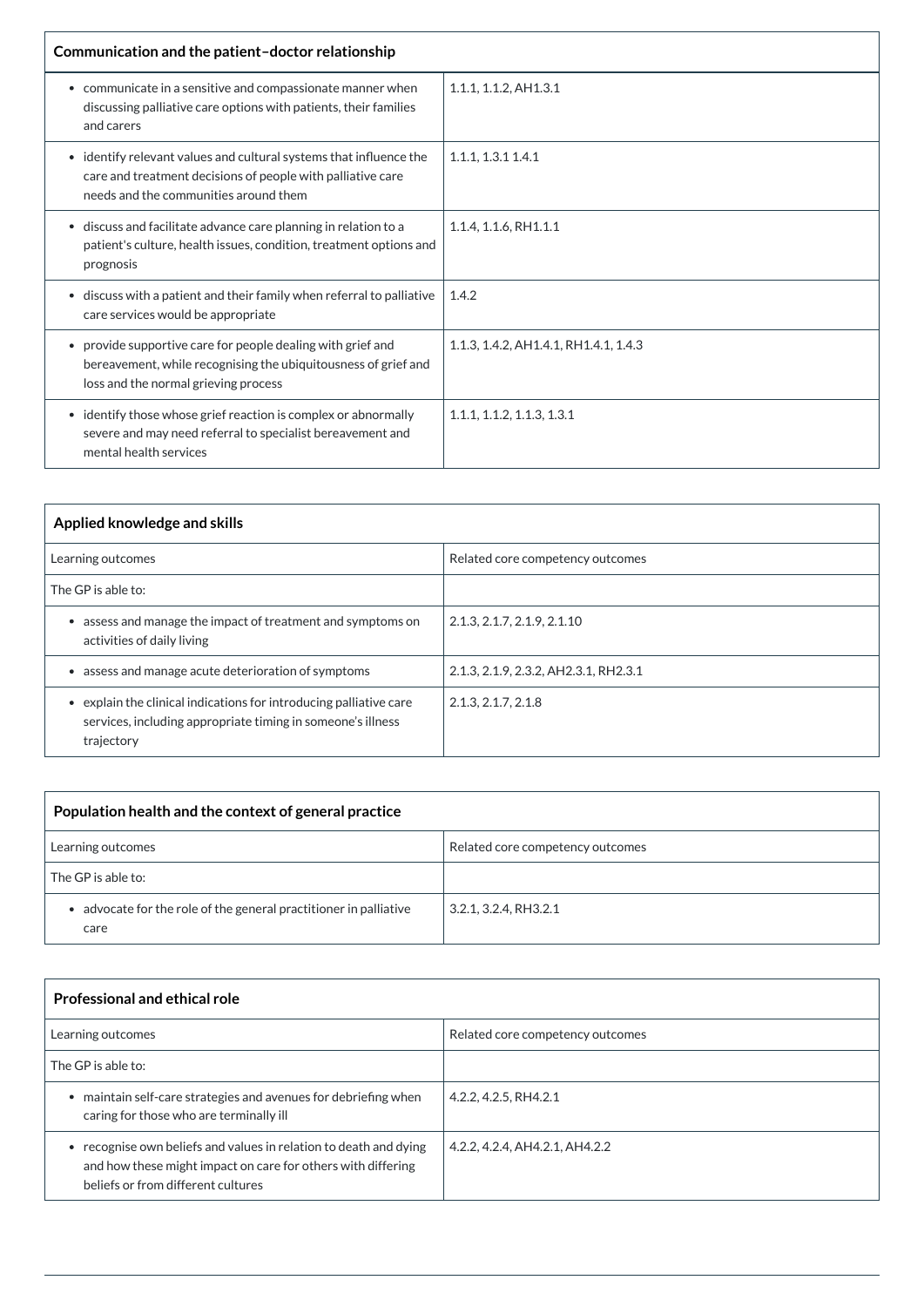| <b>Professional and ethical role</b>                                                                                                                                                                               |                         |  |
|--------------------------------------------------------------------------------------------------------------------------------------------------------------------------------------------------------------------|-------------------------|--|
| provide leadership to reduce fragmentation of care across<br>coordinating services, including locum services, residential aged<br>care facilities (RACFs), non-GP specialists, ambulance services<br>and hospitals | 4.1.2, AH4.2.3, RH4.2.2 |  |

| Organisational and legal dimensions                                                                                                                                                                                                          |                                  |  |
|----------------------------------------------------------------------------------------------------------------------------------------------------------------------------------------------------------------------------------------------|----------------------------------|--|
| Learning outcomes                                                                                                                                                                                                                            | Related core competency outcomes |  |
| The GP is able to:                                                                                                                                                                                                                           |                                  |  |
| establish clinical triggers in the management of patients with<br>$\bullet$<br>advanced chronic disease to inform anticipatory care planning<br>and promote consideration of adopting advance care planning<br>or a palliative care approach | AH5.1.2, AH5.2.1                 |  |
| explain and obtain informed consent in a manner of shared<br>$\bullet$<br>decision-making with the patient, their family and substitute<br>decision-maker in a private and confidential manner                                               | 5.2.2                            |  |
| • coordinate care to ensure people with palliative care needs<br>understand how and where to seek help after hours                                                                                                                           | 5.2.1, 5.2.3                     |  |
| ensure access to clear documentation about a patient's wishes<br>$\bullet$<br>to their entire treating team and the processes required in the<br>event of an expected death                                                                  | 5.1.3, 5.2.1, 5.2.3, RH5.1.1     |  |

## **[Words of wisdom](javascript:void(0))**

## **Instructions**

This section includes tips related to this unit from experienced GPs. This list is in no way exhaustive but gives you tips to consider applying to your practice.

**Extension exercise:** Speak to your study group or colleagues to see if they have further tips to add to the list.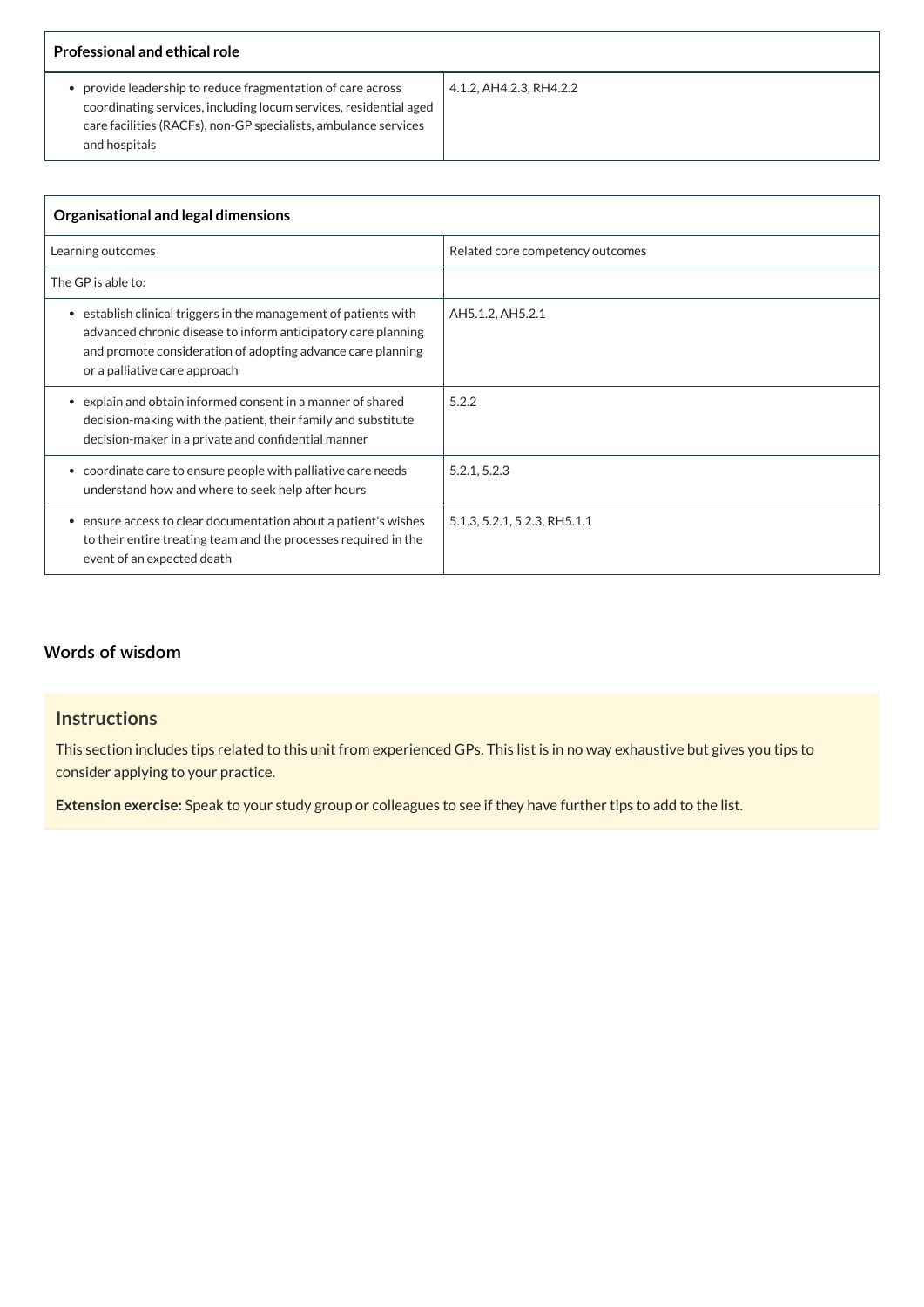- **1.** Palliative care is not restricted to those with cancer. Sometimes the most important step is to recognise when a patient is dying. Ask yourself, would I be surprised if this patient passed away in the next 12 months?If the answer is no, consider goals of treatment and keep your patient's experience at the centre of any decisions or recommendations you might be making. To help you do this, ask yourself, will this improve the person's ability to enjoy life at the present time, or not?
- **2.** 'Don't just do something… Sit there!' Often our first instinct is to try and do something to help people when we see them suffering. Often, however, the first and most powerful thing that we can do to alleviate someone's suffering is to have empathic presence. Simply by sitting with someone in their suffering, not speaking, not acting, just being there, we can create a powerfully therapeutic space in which healing can occur.
- **3.** Living with cancer or other terminal and/or serious illness can be a terrifying and lonely time for people, even those with a lot of people around them. Having someone available to share their struggles with and share the journey can transform that person's experience of terminal illness.
- **4.** Often with common symptoms, such as pain or nausea, it is easy to fall into the trap of treating only the symptom using the same medications every time. Instead, try to understand the aetiology of the symptom and tailor treatments to the underlying cause. Learning how classes of medication work differently depending on the underlying cause can help to treat symptoms more effectively.
- **5.** Avoid using phrases like 'I know what you're going through' or 'I know how you're feeling' when speaking to patients or their loved ones. Even if you have experienced something similar, everyone's experience can be very different, and we never actually know what another person is feeling. Instead, try less assuming phrases, such as 'I've known people in similar circumstances to sometimes feel …' If you become distressed in the process of caring for someone because of your previous experiences or for any other reason, seek support from a colleague.
- **6.** When making a caring and empathic statement, such as 'I imagine this is a very distressing thing for you', try to avoid the trap of immediately following it up with a question or a further comment. Instead, learn to be comfortable with brief silences, to let your empathic statements sit and be absorbed and have their therapeutic effect. The beneficial effect on the patient– doctor relationship and the therapeutic effect of the consultation may surprise you!

The questions in the table below are ordered according to the RACGP clinical exam assessment areas [\(https://www.racgp.org.au/getmedia/f93428f5-c902-44f2-b98a-e56d9680e8ab/Clinical-Competency-Rubric.pdf.aspx\)](https://www.racgp.org.au/getmedia/f93428f5-c902-44f2-b98a-e56d9680e8ab/Clinical-Competency-Rubric.pdf.aspx) and domains, to prompt you to think about different aspects of the case example.

Note that these are examples only of questions that may be asked in your assessments.

#### **[Case consultation example](javascript:void(0))**

#### **Instructions**

- 1. Read this example of a common case consultation for this unit in general practice.
- 2. Thinking about the case example, reflect on and answer the questions in the table below.

You can do this either on your own or with a study partner or supervisor.

**Extension exercise**: Create your own questions or develop a new case to further your learning.



Pamela is 74 years old and comes to see you with her son. She has recently moved to your area from **interstate, to be closer to family.**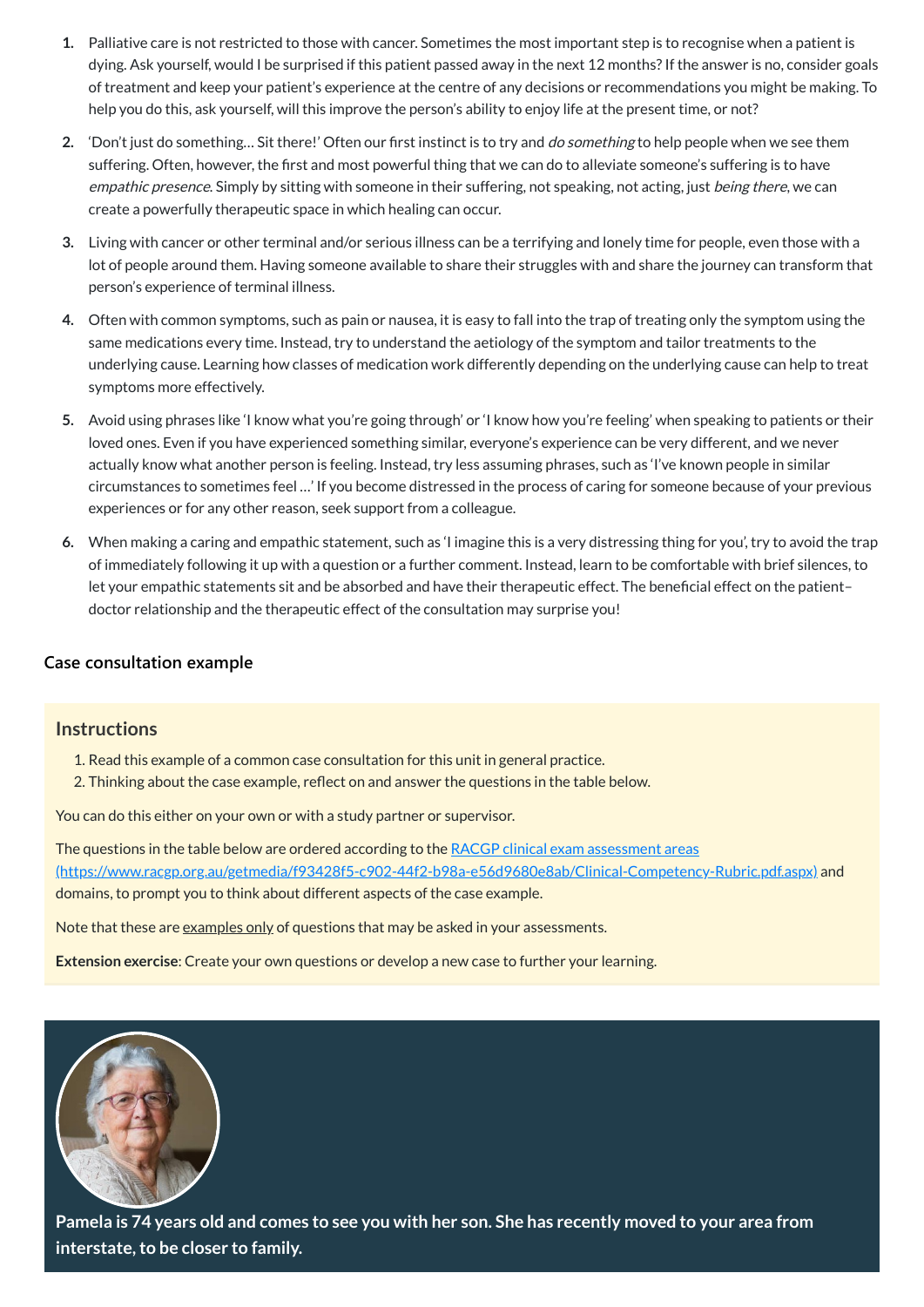Pamela was diagnosed with breast cancer seven years ago, which was treated with bilateral mastectomy and adjuvant chemotherapy and radiotherapy. She was in remission until two years ago when she was diagnosed with metastatic recurrence in her liver and multiple bone metastases. At her follow-up telehealth oncology appointment a few days ago, Pamela was told by her oncologist that her cancer had progressed, and 'no further treatments were available'. She was advised to see her new GP to 'arrange palliative care'. Pamela is concerned that she's getting a lot of back pain, and says she feels quite tired and 'like life is not worth living anymore'. Her son is also concerned about his mother's recent weight loss, as she has been struggling to eat much lately.

| Questions for you to consider                                                                                                                                                                         |                                                      | <b>Domains</b> |
|-------------------------------------------------------------------------------------------------------------------------------------------------------------------------------------------------------|------------------------------------------------------|----------------|
| How might Pamela be feeling after her recent consultation<br>with the oncologist? What about her son?                                                                                                 | 1. Communication and consultation skills             | 1,2,5          |
| What communication skills might be useful to support<br>Pamela and develop a trusting therapeutic relationship in<br>this first consultation with her?                                                |                                                      |                |
| What information from Pamela would help you create a<br>management plan for her main symptoms?                                                                                                        | 2. Clinical information gathering and interpretation | $\overline{2}$ |
| What information would be useful to gather from her<br>treating oncologist? What about from Pamela's family?                                                                                          |                                                      |                |
| What might be causing Pamela's loss of appetite, weight<br>loss and pain? How might knowing the cause help you<br>manage those symptoms?                                                              | 3. Making a diagnosis, decision making and reasoning | $\overline{2}$ |
| Are there any investigations that might help in this<br>assessment?                                                                                                                                   |                                                      |                |
| How might the way you manage Pamela's appetite and<br>weight loss change, depending on what the cause is?                                                                                             | 4. Clinical management and therapeutic reasoning     | $\overline{2}$ |
| What options could you consider to manage Pamela's back<br>pain?                                                                                                                                      |                                                      |                |
| How might these options change as Pamela's symptoms<br>evolve over the coming weeks or months?                                                                                                        |                                                      |                |
| If Pamela lived in a rural or remote area, with limited access<br>to tertiary palliative care services, how might this affect her<br>goals of care and the treatment options for complex<br>symptoms? |                                                      |                |

| When and how would it be appropriate to involve<br>substitute decision-makers in treatment and care<br>decisions?                                                                                                                                                                                                                                                                                                | 5. Preventive and population health | 1,2,3 |
|------------------------------------------------------------------------------------------------------------------------------------------------------------------------------------------------------------------------------------------------------------------------------------------------------------------------------------------------------------------------------------------------------------------|-------------------------------------|-------|
| If Pamela was an Aboriginal or Torres Strait Islander, how<br>might this affect decisions about treatment and where she<br>might want to receive end-of-life care? Where might you<br>obtain further knowledge about communicating with<br>Aboriginal and Torres Strait Islander peoples and their<br>communities in a palliative setting, and information on the<br>culture and practices that may be relevant? |                                     |       |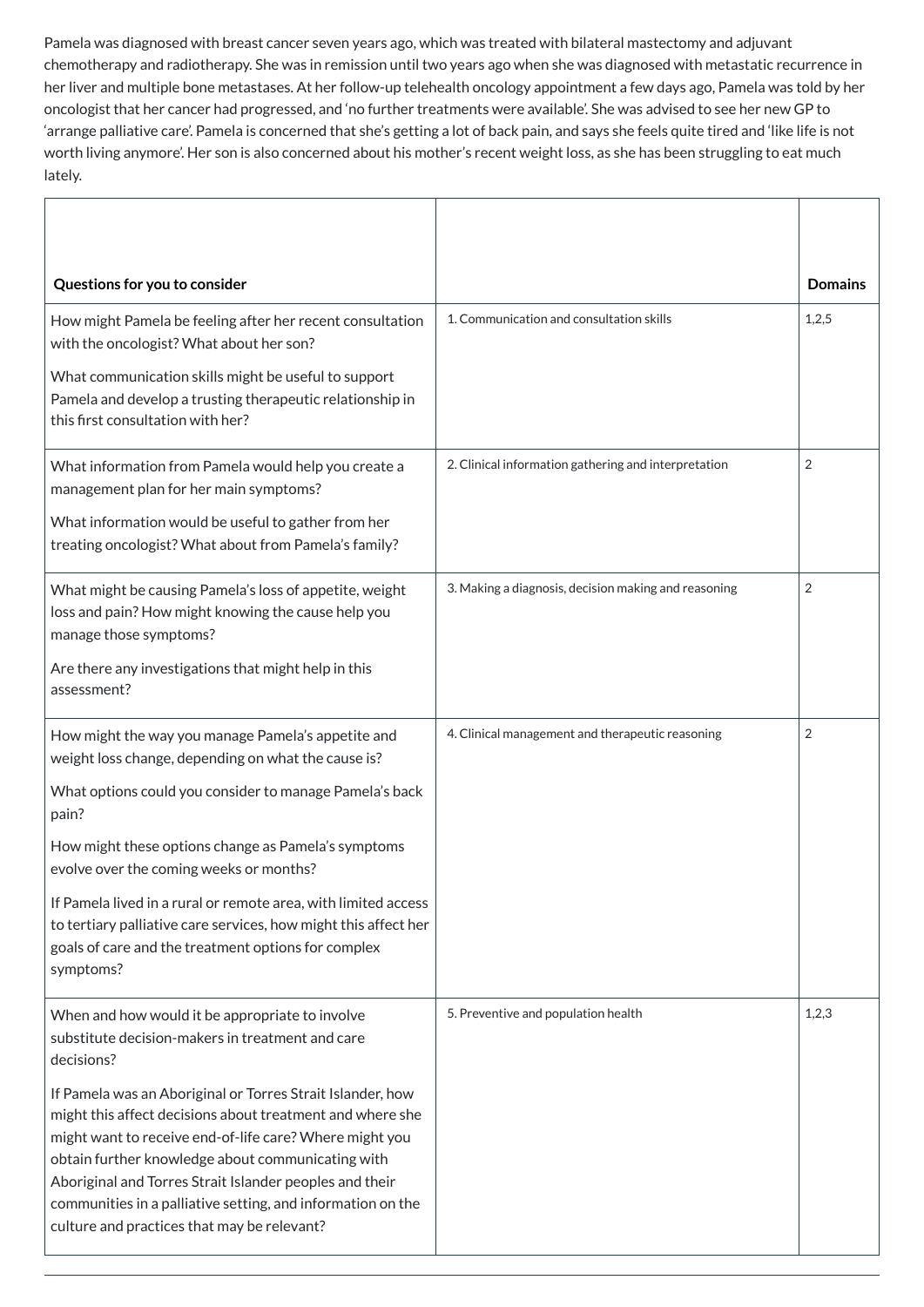| Questions for you to consider                                                                                                                                                                                |                                                            | <b>Domains</b> |
|--------------------------------------------------------------------------------------------------------------------------------------------------------------------------------------------------------------|------------------------------------------------------------|----------------|
| As you support people moving into end-of-life care, what<br>personal reflections and challenges might come up about<br>your own history and family?                                                          | 6. Professionalism                                         | 4              |
| In what ways do your views, beliefs, values and cultural<br>attitudes towards death and dying impact on and influence<br>how you approach palliative and end-of-life care?                                   |                                                            |                |
| What are the legal and professional requirements for<br>drawing up an advance care directive?                                                                                                                | 7. General practice systems and regulatory requirement     | 5              |
| How could you obtain specialist palliative care medications<br>(eg medicinal cannabis, levomepromazine) through the<br>Therapeutic Goods Administration Special Access Scheme?                               |                                                            |                |
| Where might you find out which medications are, or are<br>not, compatible within the same syringe driver?                                                                                                    | 8. Procedural skills                                       | 2              |
| If your practice were in a rural or remote location, would<br>you know how to set up a syringe driver? How could you<br>improve your skills?                                                                 |                                                            |                |
| How would you discuss prognosis with Pamela and her<br>family? What information would be helpful for such a<br>discussion?                                                                                   | 9. Managing uncertainty                                    | $\overline{2}$ |
| How would you manage Pamela's symptoms if you were<br>unsure of their underlying cause?                                                                                                                      |                                                            |                |
| How would you discuss with Pamela and her family the<br>most appropriate care and treatments should she become<br>more unwell?                                                                               | 10. Identifying and managing the significantly ill patient | $\overline{2}$ |
| How might you discuss goals of care with Pamela and her<br>family? Are there situations where Pamela would want to<br>be assessed and treated in an emergency department, and<br>others where she might not? |                                                            |                |
| What signs or symptoms would suggest that you need to<br>refer Pamela to a specialist inpatient palliative care service,<br>such as a hospice or palliative care unit at a hospital?                         |                                                            |                |

**[Learning strategies](javascript:void(0))**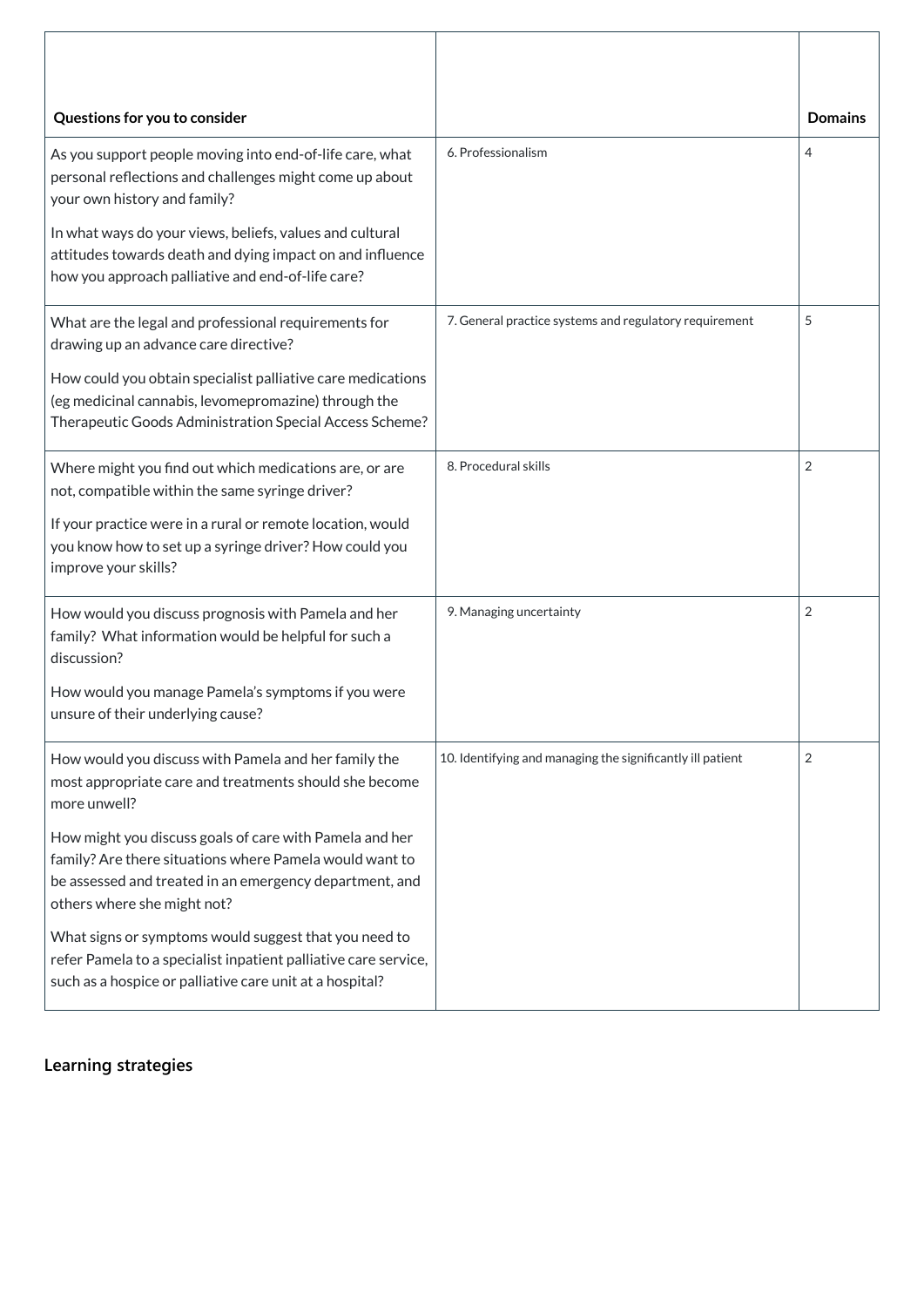### **Instructions**

This section has some suggestions for how you can learn this unit. These learning suggestions will help you apply your knowledge to your clinical practice and build your skills and confidence in all of the broader competencies required of a GP.

There are suggestions for activities to do:

• on your own

 $\bullet$ 

- with a supervisor or other colleague
- in a small group
- with a non-medical person, such as a friend or family member.

- Does the person have any symptoms that are being treated, and any that are not being fully managed?If so, what do treatment guidelines recommend as alternative or additional therapeutic options?
- Who's missing from 'the team'? Are there allied health practitioners that might be helpful in treating and supporting the person's symptoms? What psychological and spiritual support people are involved in this person's care, and who else might be able to offer support? Who is supporting the family and caregivers? Are they also patients of your practice? What peer and community support groups might be suitable for the patient and their caregivers? e practi<br>
blore w<br>
borted t<br>
bortes treat<br>
who pers<br>
be alt<br>
and c<br>
gister fe<br>
be alt<br>
and c<br>
gister fe<br>
whic<br>
whic<br>
whic<br>
whic<br>
wha<br>
wha<br>
mplete<br>
a.<br>
b.<br>
c.<br>
d.<br>
e.<br>
Wha<br>
mplete<br>
a.<br>
b.<br>
c.<br>
wha<br>
mplete<br>
a.<br>
b.<br>
c.<br>
d.<br>
e

Register for a free account on Cancer Council Victoria's website (http://www.cancervic.org.au/for-health[professionals/training-education/elearning-modules\),](http://www.cancervic.org.au/for-health-professionals/training-education/elearning-modules) and complete the free End of Life Conversations e-learning module.

Within each learning strategy is a hint about how to self-evaluate your learning in this core unit.

**On your own**

Use practice software to identify one of your patients who is in need of palliative care support. Read through the notes and explore who is in that person's support network. Review the management of this patient and any symptoms that have been reported to the clinical team recently.

- What areas or topics did you find most challenging?
- Are there any medical science topics that you might benefit from revising; for example, pharmacology or oncology?
- Were there aspects of palliative care that were different for terminal illnesses other than cancer?
- Which skills and techniques are discussed that you are already aware of and using in your practice? Which additional skills will you try to incorporate into your practice?
- Were there any skills or advice that you're not going to use?If so, why not? Do you have alternative skills or ideas of your own?
- What's the evidence base for some of the skills and strategies that are discussed in the module?

Complete two of the following RACGP gplearning activities:

- a. AJGP Clinical Challenge Palliative care
- b. Advance care planning in general practice
- c. Approach to timely palliative care conversations
- d. Living longer, dying better: A framework for palliative care in community-based aged care

#### e. AJGP Clinical Challenge – Oncology

What legal aspects were discussed that would need to be clarified in respect to your state or territory?



**With a supervisor**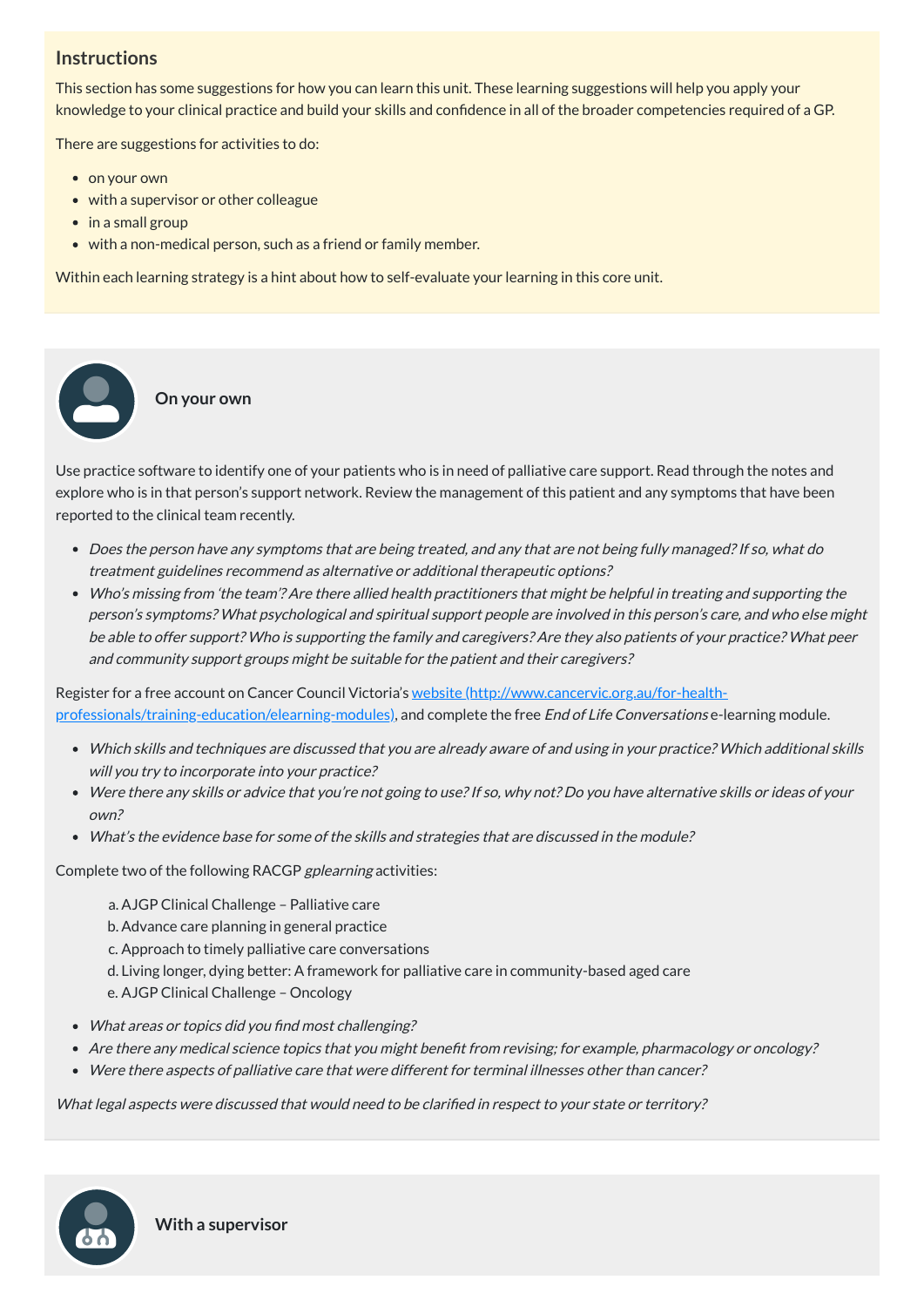Identify a patient who you or your supervisor has seen who had pain or nausea that was difficult to manage. Discuss the case and explore the various things that were tried, and consider what else might be worth considering.

- Why were this person's symptoms so difficult to manage? Why do you think the treatments didn't work in this situation? Was it something about the type of pain or nausea? Or were there things about this person's life, body, context or current situation that were complicating or undermining the treatment?
- Was the treatment plan carried out as it was intended? Did the patient understand the treatments and how they usually worked?
- Was the initial assessment of the aetiology of the pain or nausea accurate, or did it need to be revised or updated?
- Were the initial treatment choices evidence-based? What do treatment guidelines recommend?

- What were the differences between your answers? Why did you choose your answer, and why might it have been different to your supervisor's?
- Did you find information about advance care directives for those patients who you wouldn't be surprised about passing away in the next six months?
- Has there been a discussion about goals of care with the patients or their caregivers?
- Have palliative care services been engaged with?



Select a small sample of patients over the age of 75 at your practice, ideally that both you and your supervisor have treated. Both of you go through this list of patients independently and ask yourselves if you would be surprised if the patient passed away in the next six months. Then compare your results. For those patients who you wouldn't be surprised if they passed away in the next six months, check whether there is a record in the notes about an advance care planning discussion and/or an advance care directive being in place.

#### **In a small group**

Revise your study of the pharmacological action of the main classes of anti-emetic drugs, including antipsychotics and adjuvant anti-emetics like corticosteroids. Remind yourself how they work in treating nausea and reflect on various common causes of nausea. Match each cause with an anti-emetic that might work well in that situation.

- Discuss your ideas together as <sup>a</sup> group and decide on the answers by consensus.
- Reflect on where you had differences of opinion, but also seek to learn from each other's different knowledge and experiences.

With permission, record yourself role-playing a consultation with a peer who is pretending to receive bad news; for example, that their cancer has progressed despite treatment. Then watch a supervisor/another doctor/video exemplar of a similar consultation. (Ensure that whoever agrees to take part is aware that this can be a challenging issue to role-play and can sometimes trigger painful memories or deep-seated anxieties.)

- Compare the two consultations. What were the differences? Think beyond the clinical information. Were there differences in body posture, communication, jargon used, etc?
- What could you improve on?

On pieces of card, write down the name of a specific opioid, and a route of administration. For example, write 'oxycodone, oral' or 'fentanyl, topical (patch)'. Shuffle the cards, and then put each card on the floor or on a table, spread out and face down so that none of you can see which card is which. Each person picks up a card and holds on to it. Leave at least one card on the floor or table. Once everyone has picked a card, choose one of the leftover cards and decide on a reference dose for that opioid and its route of administration. Then, everyone works out the opioid conversion (oral morphine equivalent dose) for the opioid and route of administration that is written on their chosen card. Come back together and discuss your answers.

Refer to whatever reliable and validated opioid conversion charts or tables are available to you. Safer Care Victoria has an opioid conversion resource [\(http://www.bettersafercare.vic.gov.au/clinical-guidance/palliative/opioid-conversion\)](http://www.bettersafercare.vic.gov.au/clinical-guidance/palliative/opioid-conversion).

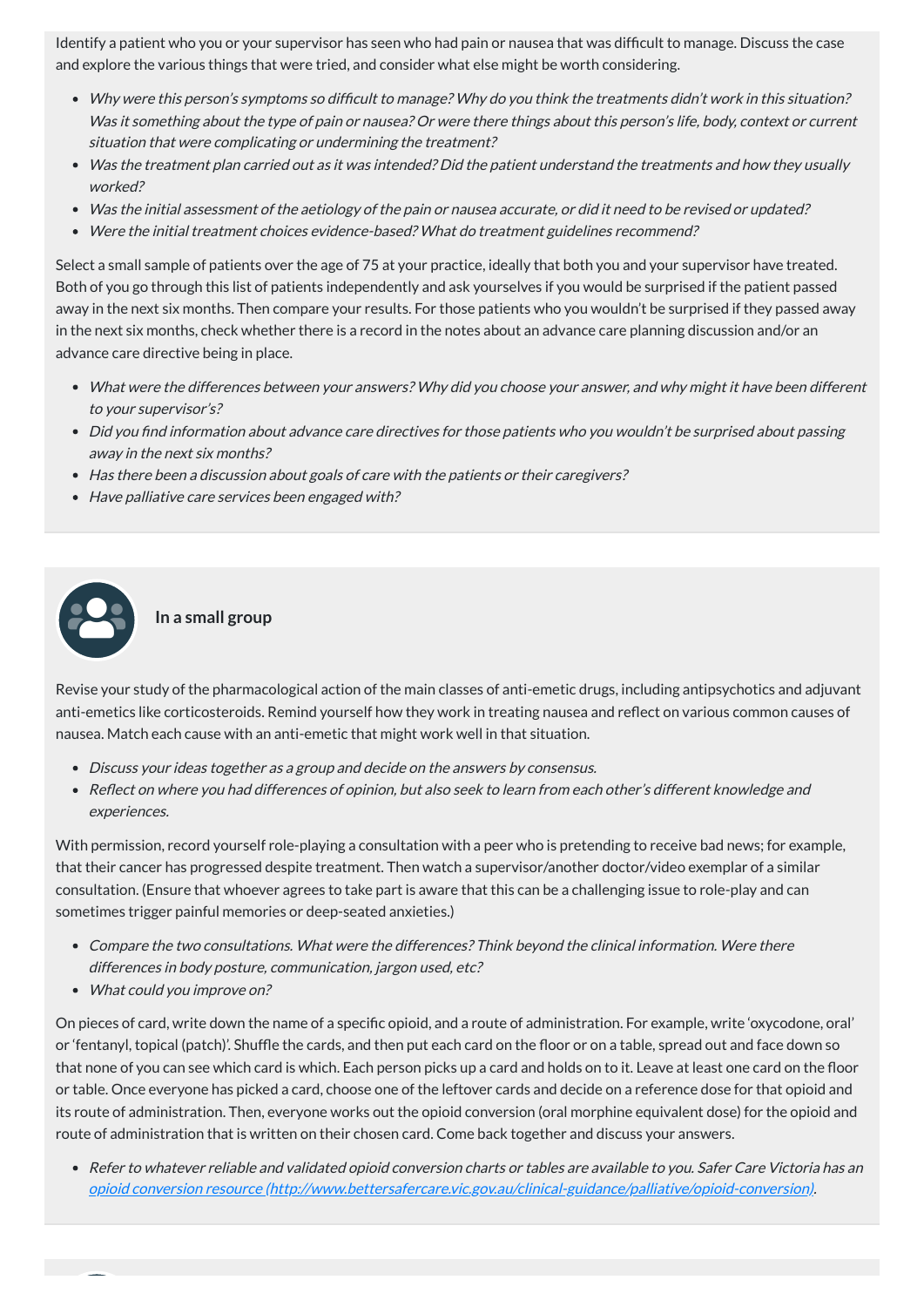

#### **With a friend or family member**

Invite a trusted friend or family member to share a brief story about an event or experience that they found challenging or embarrassing. Sit in silence together for at least 30 seconds afterwards, without doing or saying anything. Then you do the same, and again, sit in silence for 30 seconds. After both of you have shared your story or experience, and sat in silence after both, then either of you can talk more about your experiences.

- How difficult did you find sitting in silence for 30 seconds? Did you want to say something? Were you uncomfortable?
- Did you feel more or less uncomfortable when you were the one to share your experience, compared to when you were the one listening?
- What was the therapeutic effect of the silence?

Discuss attitudes and beliefs about death and dying with a friend from a different culture and/or religious perspective to your own.

- What differences were there between your attitudes and beliefs? What was similar?
- How might these differences in attitude and belief affect practices around death?
- How might these affect how palliative care is both provided and received?
- How might awareness of cultural diversity impact on how you deliver palliative care to your patients?

Talk to a very close friend, partner or family member about what they would like to happen if they become very unwell and unable to make or communicate decisions themselves. Have they spoken to their loved ones and their doctors about their preferences? Do they have an advance care directive? Have they thought about, or appointed a formal substitute decisionmaker (eg Medical Power of Attorney)? Do they have a preference for what should happen to their body when they die? Do they have any special religious or cultural belief or practice that is important to consider when they are approaching death or when they die?

- Note that this is not a complete or exhaustive list, but rather a starting point for your learning.
- Have a comprehensive understanding of important medico-legal issues concerning palliative care, end-of-life care and terminal illness relevant to your state or territory, including:
	- o advance care planning and advance care directives
	- informed consent and substitute decision-makers
	- substitute decision-makers and processes of healthcare decision-making
	- medical certification of cause of death (death certificates) and cremation certificates
	- prescription, administration and storage of Schedule 8 medications (eg opioids).
- Initiate advance care planning conversations with patients, to empower patients to have autonomy and dignity throughout their lives, wherever possible, and to have a say in what happens to their bodies after and around death.
- Perform an assessment of a person living with a serious, life-limiting illness to identify their care needs, and using shared decision-making, design and document a care plan, including (but not limited to):
- How about you? Have you spoken to your loved ones and doctors about your preferences? Do you have an advance care directive or plan? Have you thought about appointing <sup>a</sup> substitute decision-maker? Do you have any religious or cultural beliefs that will affect what happens when you are approaching death or when you die?
- Think about any of your patients who have advance care directives or are considering creating one, and reflect on what might be included in one.

#### **[Guiding topics and content areas](javascript:void(0))**

#### **Instructions**

These are examples of topic areas for this unit that can be used to help guide your study.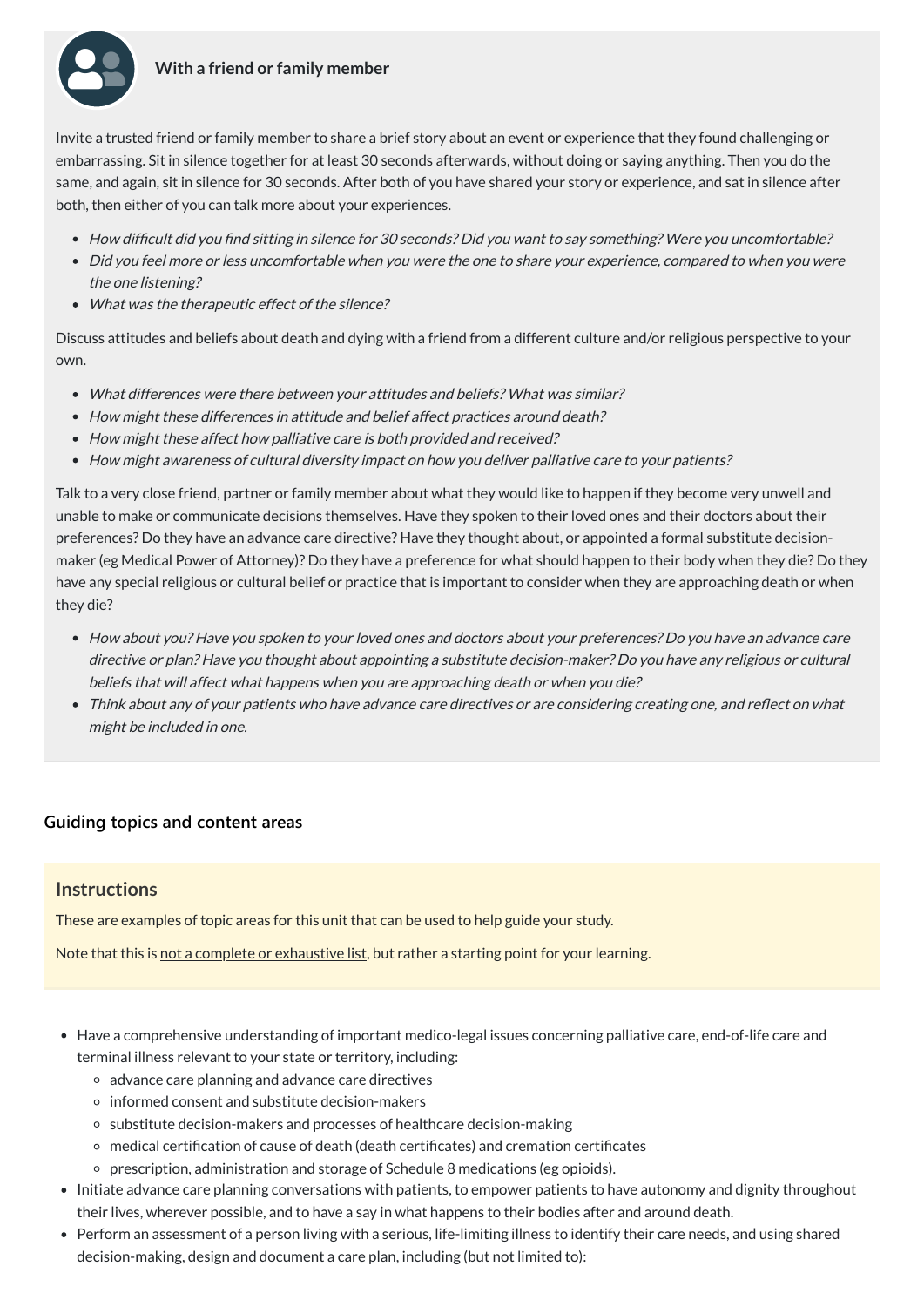- community palliative care
- pastoral care
- $\circ$  tertiary palliative care services
- allied health
- other appropriate non-GP specialist care; for example, oncology services, renal services
- o grief and bereavement services.
- Perform a comprehensive pain assessment of a person with palliative care needs, including identifying the likely mechanisms underlying the pain, and any aetiological, precipitating and exacerbating factors. And identify potential management and treatment options for the pain, and collaboratively decide on a treatment plan with the patient. These options may include:
	- o opioid medication
	- non-opioid and adjuvant medication
	- physical therapies
	- psychological treatments and therapies
	- $\circ$  radiotherapy and other disease-modifying treatments.
- Assess a person receiving palliative care experiencing agitation, anxiety and/or existential distress or suffering, including identifying any possible predisposing, precipitating and perpetuating factors for the distress, and also what self-coping and protective/supportive factors are being employed or are already in place.
	- Be mindful of and consider the person's cultural, spiritual and religious beliefs, values and background and their community context, appreciating the difference between religion and spirituality and the wide diversity of cultural perspectives between and within communities.
	- <sup>o</sup> Identify potential management and treatment options for the distress, including both pharmacological and nonpharmacological strategies, and collaboratively decide on a treatment plan with the patient, involving their support network where appropriate and with consent.
- Assess a person receiving palliative care experiencing nausea or vomiting, including identifying the likely underlying mechanisms involved, and any aetiological, precipitating and exacerbating factors that can be ascertained.
	- Identify potential management and treatment options for the nausea/vomiting, including both pharmacological and nonpharmacological strategies, and collaboratively decide on a treatment plan with the patient.
- Assess a person receiving palliative care experiencing other symptoms, including those that are complex and difficult to treat, and identify when to refer to specialist palliative care services. These other symptoms might include:
	- dyspnoea or shortness of breath
	- o restlessness or agitation
	- o cough
	- $\circ$  cachexia and anorexia
	- $\circ$  fatigue
	- excessive secretions
	- $\circ$  pruritis/itch
- Develop an understanding of foundational palliative medicine skills and knowledge when caring for children with terminal illness, and an awareness of paediatric palliative care services.
- Demonstrate effective and advanced communication skills using compassion, empathy and respect for human dignity, privacy and autonomy, and involve family and caregivers appropriately and sensitively, with consent. This includes challenging and difficult conversations and consultations in palliative care; for example:
	- $\circ$  shared decision-making (eg advance care planning)
	- discussing prognosis
	- breaking 'bad news'
	- $\circ$  facilitating end-of-life decisions
	- supporting people experiencing grief and loss
	- o supporting people experiencing existential distress or anxiety.

**[Learning resources](javascript:void(0))**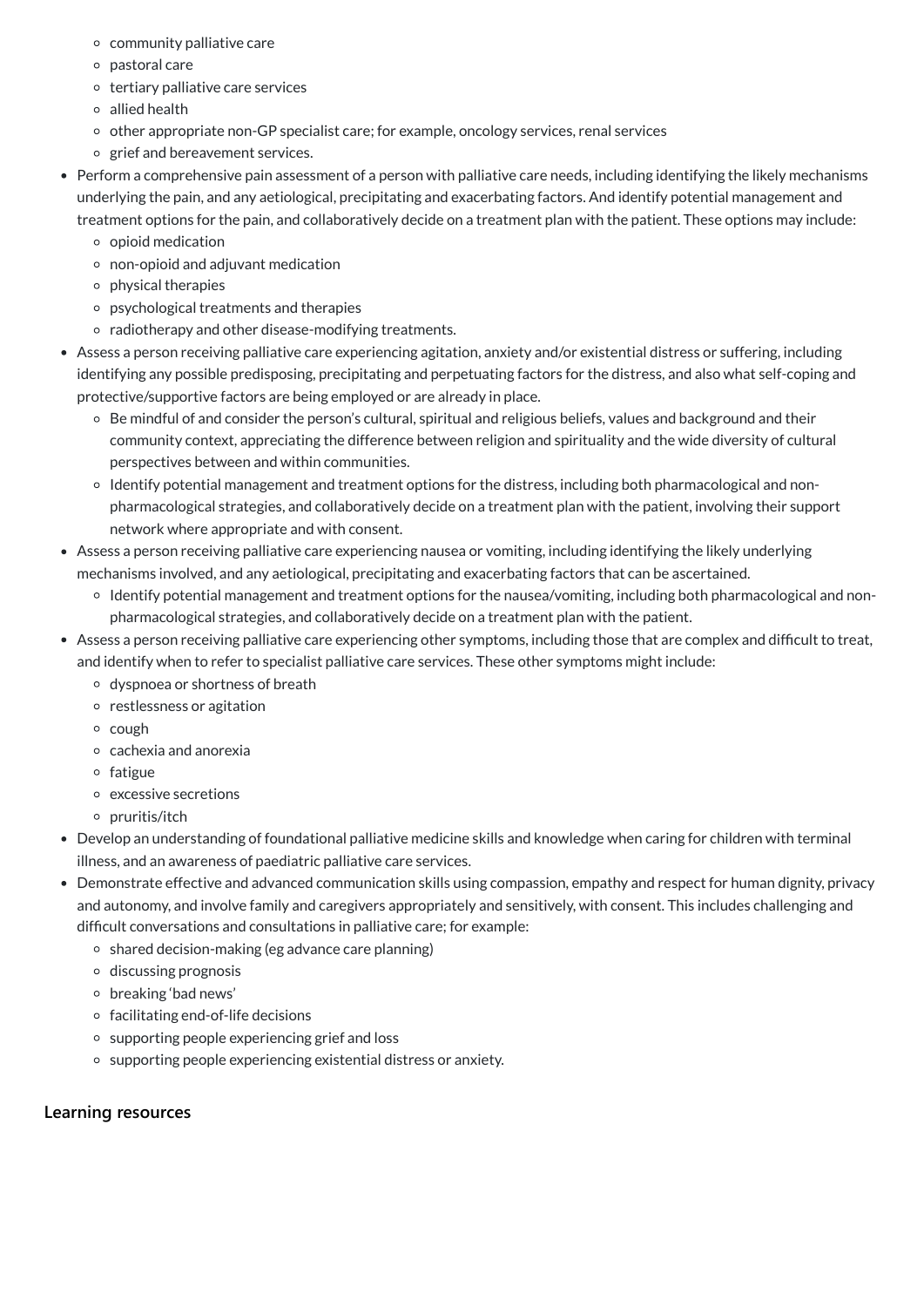## **Instructions**

The following list of resources is provided as a starting point to help guide your learning only and is not an exhaustive list of **all resources.** It is your responsibility as an independent learner to identify further resources suited to your learning needs, and to ensure that you refer to the most up-to-date guidelines on a particular topic area, noting that any assessments will utilise current guidelines.

• Armitage N, Trethewie S. Paediatric palliative care - the role of the GP [\(https://www.racgp.org.au/afp/2014/april/paediatric](https://www.racgp.org.au/afp/2014/april/paediatric-palliative-care/)palliative-care/). Aust Fam Physician 2014;43(4):176–80.

#### **Journal articles**

The role of the GP in paediatric palliative care.

• Patel C, Kleinig P, Bakker M, Tait P. Palliative sedation [\(https://www1.racgp.org.au/ajgp/2019/december/palliative-sedation\).](https://www1.racgp.org.au/ajgp/2019/december/palliative-sedation) Aust J Gen Pract 2019;48(11/19):838–45.

• So S, Brennan F, Li K, Brown M. End stage kidney disease: The last 12 months [\(https://www1.racgp.org.au/ajgp/2021/april/end-stage-kidney-disease-the-last-12-months-1\)](https://www1.racgp.org.au/ajgp/2021/april/end-stage-kidney-disease-the-last-12-months-1). Aust J Gen Pract 2021;50(03/23):193–98.

This article describes and explains terminal sedation, often provided in tertiary palliative care settings.

• Advance Planning Australia. Health professionals: Roles and responsibilities [\(http://www.advancecareplanning.org.au/understand-advance-care-planning/health-professionals-roles-and](http://www.advancecareplanning.org.au/understand-advance-care-planning/health-professionals-roles-and-responsibilities)responsibilities).

Outlines aspects of providing palliative care to people with kidney failure.

• IPEPA Project team. Cultural considerations providing end-of-life care for Aboriginal peoples and Torres Strait Islander peoples [\(https://pepaeducation.com/wp-content/uploads/2020/12/PEPA\\_CulturalConsiderationsFlipbook\\_Web.pdf\).](https://pepaeducation.com/wp-content/uploads/2020/12/PEPA_CulturalConsiderationsFlipbook_Web.pdf)

#### **Textbooks**

Evidence-based treatment options for managing clinical problems or situations that can arise in palliative care.

Therapeutic Guidelines [\(http://www.tg.org.au\)](http://www.tg.org.au/)

#### **[\(http://www.tg.org.au\)O](http://www.tg.org.au/)nline resources**

- The Royal Australian College of General Practitioners. gplearning [\(https://www.racgp.org.au/education/professional](https://www.racgp.org.au/education/professional-development/online-learning/gplearning)development/online-learning/gplearning):
	- Advanced care planning for general practice.
	- Approaches to timely palliative care conversations.

The roles and responsibilities for GPs in advance care planning.

• The Royal Australian College of General Practitioners. Palliative care for rural GPs [\(http://www.racgp.org.au/education/professional-development/online-learning/webinars/rural-health/palliative-care-for](http://www.racgp.org.au/education/professional-development/online-learning/webinars/rural-health/palliative-care-for-rural-gps)rural-gps).

Evidence-based palliative care information, resources and guidelines.

CareSearch: Palliative Care Knowledge Network [\(https://www.caresearch.com.au/tabid/7015/Default.aspx\).](https://www.caresearch.com.au/tabid/7015/Default.aspx)

Important considerations and recommendations for doctors providing palliative care to Aboriginal and Torres Strait Islander peoples.

Resources and links, including providing palliative care in different settings, for Aboriginal and Torres Strait Islander peoples, paediatrics, LGBTIQ+ community and residential aged care.

Palliative Care Australia [\(https://palliativecare.org.au/im-a-health-professional/\).](https://palliativecare.org.au/im-a-health-professional/)

#### **Learning activities**

eLearning modules on the topics of palliative and end-of life care.

This webinar explores palliative care for rural GPs.

This module looks at communication skills for GPs when having end-of-life discussions.